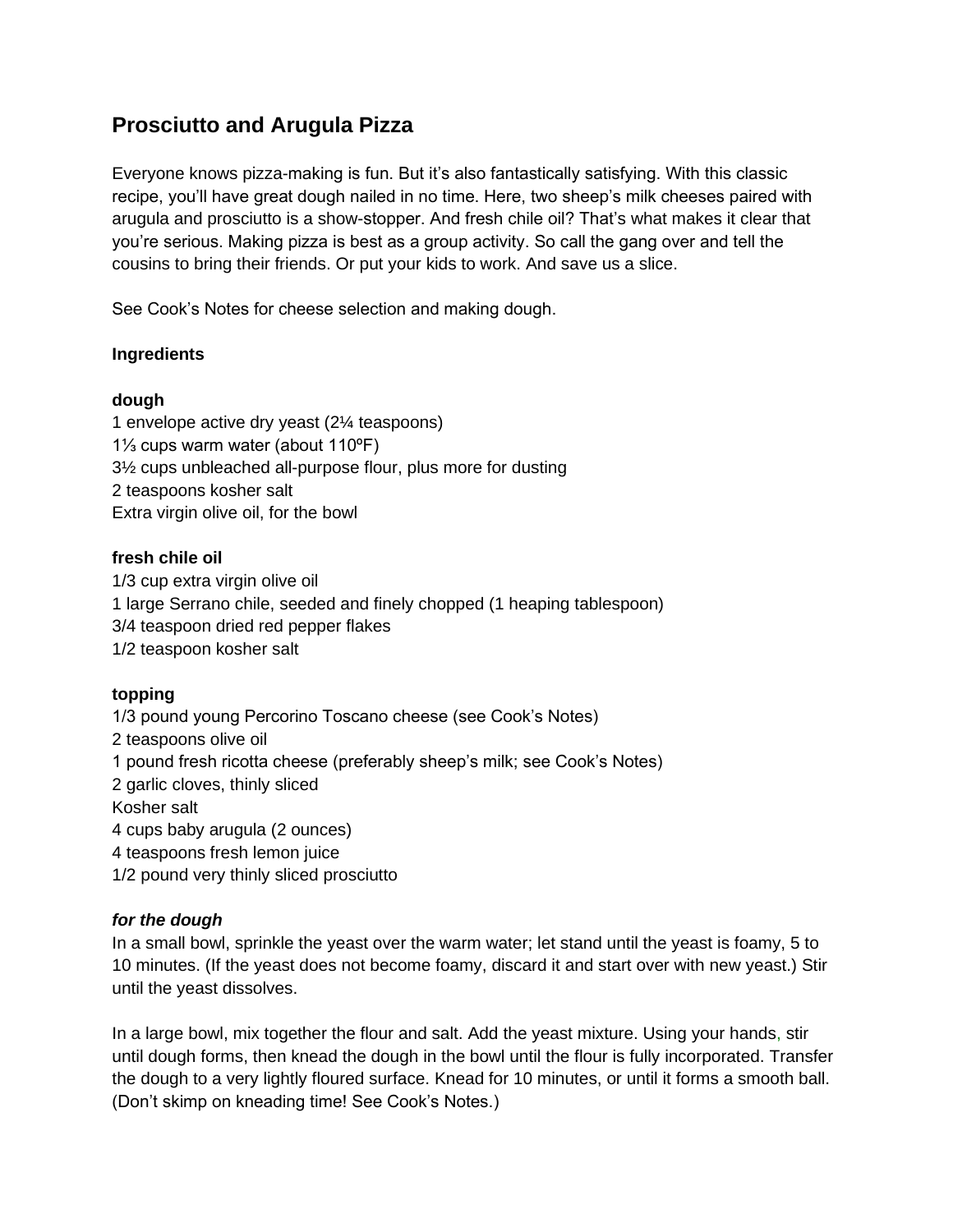Lightly oil a large bowl. Form the dough into a ball, put it in the bowl and turn to coat with oil. Cover the bowl tightly with plastic wrap and let stand in a warm spot until the dough is doubled in size, about 1½ hours.

Flatten the dough with your fist, then divide it into 4 equal pieces. Shape the pieces into balls and place on a lightly floured surface. Lightly dust the tops with flour. Cover the dough balls with a barely damp cloth. Let stand until the dough has risen again and a dent remains in the surface of the dough (not springing back) when it's poked with a finger, about 30 minutes.

Position a rack in the lowest level of the oven. Heat the oven to its maximum temperature (up to 550ºF). Line a baking sheet with parchment.

#### *for the chile oil*

In a small bowl, whisk together the oil, fresh chile, dried red pepper flakes and salt.

#### *for the pizzas*

Finely grate about half of the Pecorino cheese. On a very lightly floured surface, use your fingers to press and "dimple" 1 dough ball to a circular shape. Drape the circle over your closed fists, keeping your thumbs tucked in. Move your hands back and forth, very gently tugging and stretching the dough outward, and gently turning as you go. For the final stretch, hold the dough between your fingers and let gravity stretch it a little further until the dough is 9- to 10-inches in diameter.

Transfer the dough to a parchment-lined baking sheet. Working quickly, brush the center of the dough with a little olive oil, then dollop with a quarter of the ricotta. Sprinkle with a quarter of the grated Pecorino, a quarter of the garlic and a generous pinch of salt. Bake 6 to 10 minutes, or until the crust is golden at the edges and bottom.

When the pizza is close to ready, in a small bowl, toss together 1 cup of the arugula, 1 teaspoon of the lemon juice, 1/2 teaspoon of the olive oil and a pinch of salt.

Transfer the pizza to a large cutting board. Drizzle with 1 teaspoon of the chile oil, then top with the dressed arugula and a quarter of the prosciutto. Use a vegetable peeler to shave shards of Pecorino off the remaining block over the top. Drizzle with more chile oil to taste, then cut the pizza into wedges and serve. Repeat with the remaining dough and topping ingredients.

#### **Cook's Notes**

First, a note about cheeses: Fresh sheep's milk ricotta is often sold by the pound at cheese shops and Italian markets. Conventional store-bought cow's milk ricotta, often sold in 15-ounce containers, can be substituted (it's fine to have one less ounce) in this recipe. Young Pecorino Toscano (not to be confused with it's saltier cousin, Pecorino Romano) is a firm, delicately flavored sheep's milk cheese with a gentle, sweet tang. You might find it plain, or with peppercorns or truffles. Use whichever you like. If you can't find this cheese, substitute